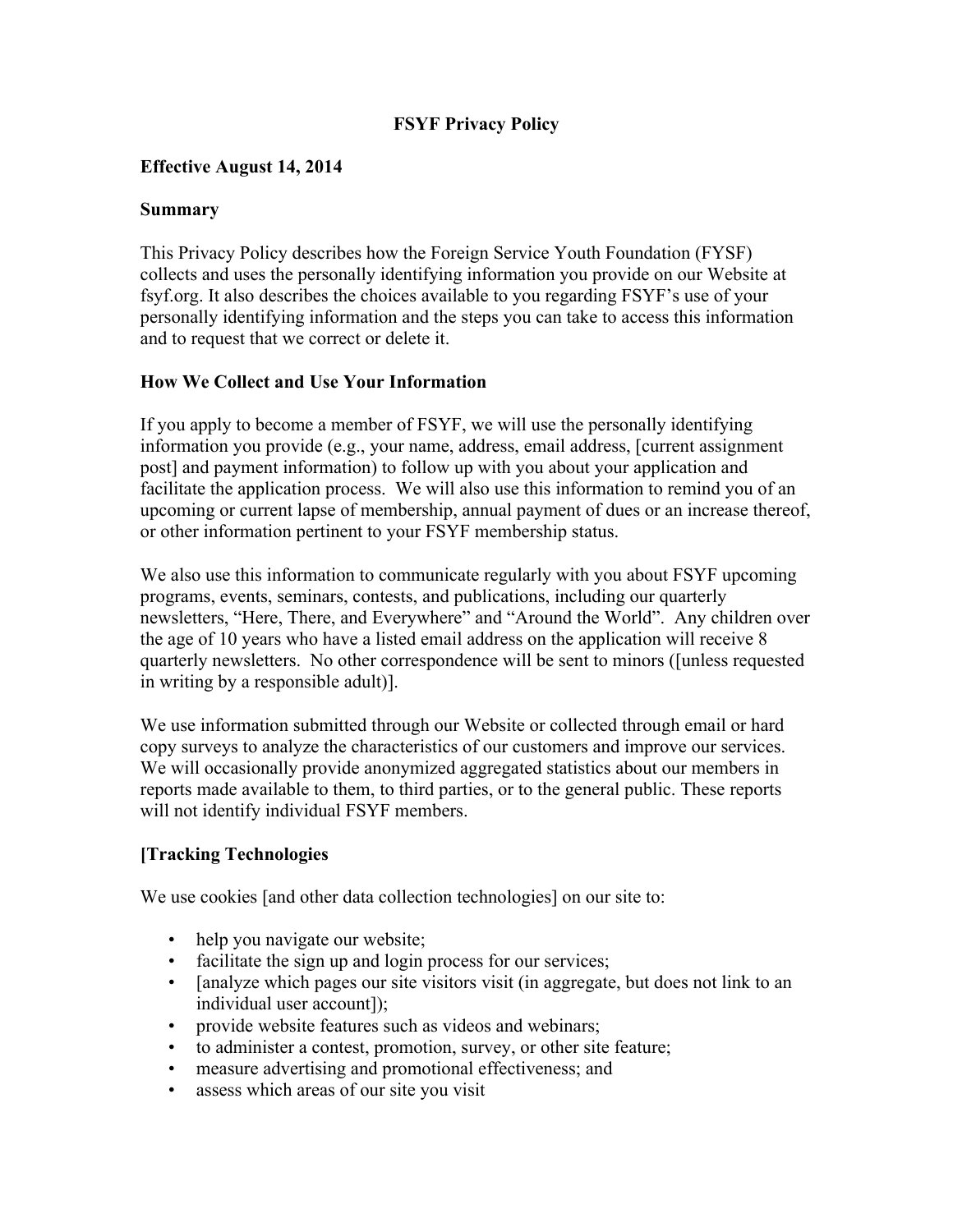A cookie is a small amount of data – typically stored as text file – that is placed on your computer or other device when you visit a particular website. Cookies do not store personal information about you, just information identifying your device.

Videos and other features on our site may use Flash cookies to collect and store your preferences such as volume. Flash cookies are different from browser cookies because of the amount of, type of, and how data is stored. Cookie management tools provided by your browser will not remove Flash cookies. To learn how to manage privacy and storage settings for Flash cookies click here:

### http://www.macromedia.com/support/documentation/en/flashplayer/help/settings\_manag er.html

Please note that some cookies may be placed by a third party service provider who performs some of these functions for us, such as YouTube or Vimeo. Please refer to the privacy policies and terms of use on third party service providers' websites for details on how they manage and use cookie information.

## **Information Automatically Collected By Our Site**

As is true of most Websites, FSYF gathers Web server log file information automatically such as your IP address, browser type, referring/exit pages, and operating system. FSYF uses this information to administer the FSYF Website, understand how visitors navigate through our Site and to enhance your experience while using our Site.

### **How FSYF Shares Your Personally Identifying Information**

FSYF does not sell, trade, or otherwise transfer your personally identifiable information to outside parties. This does not include trusted third parties that assist us in operating our Website, conducting our activities, or servicing FSYF members, so long as those parties agree to keep such information confidential. We may also release FSYF member information when we believe release is appropriate to comply with the law, enforce our site policies, or protect FSYF's other others' rights, property, or safety.

### **How FSYF Protects Your Information**

FSYF implements a variety of security measures to ensure the safety of your personal information. The FSYF.org website is hosted by Wild Apricot, a company with additional information about its security measures (see https://support.wildapricot.com/KB/c8/security.aspx) and a privacy policy that further explains how it manages and protects user data (see http://www.wildapricot.com/privacypolicy).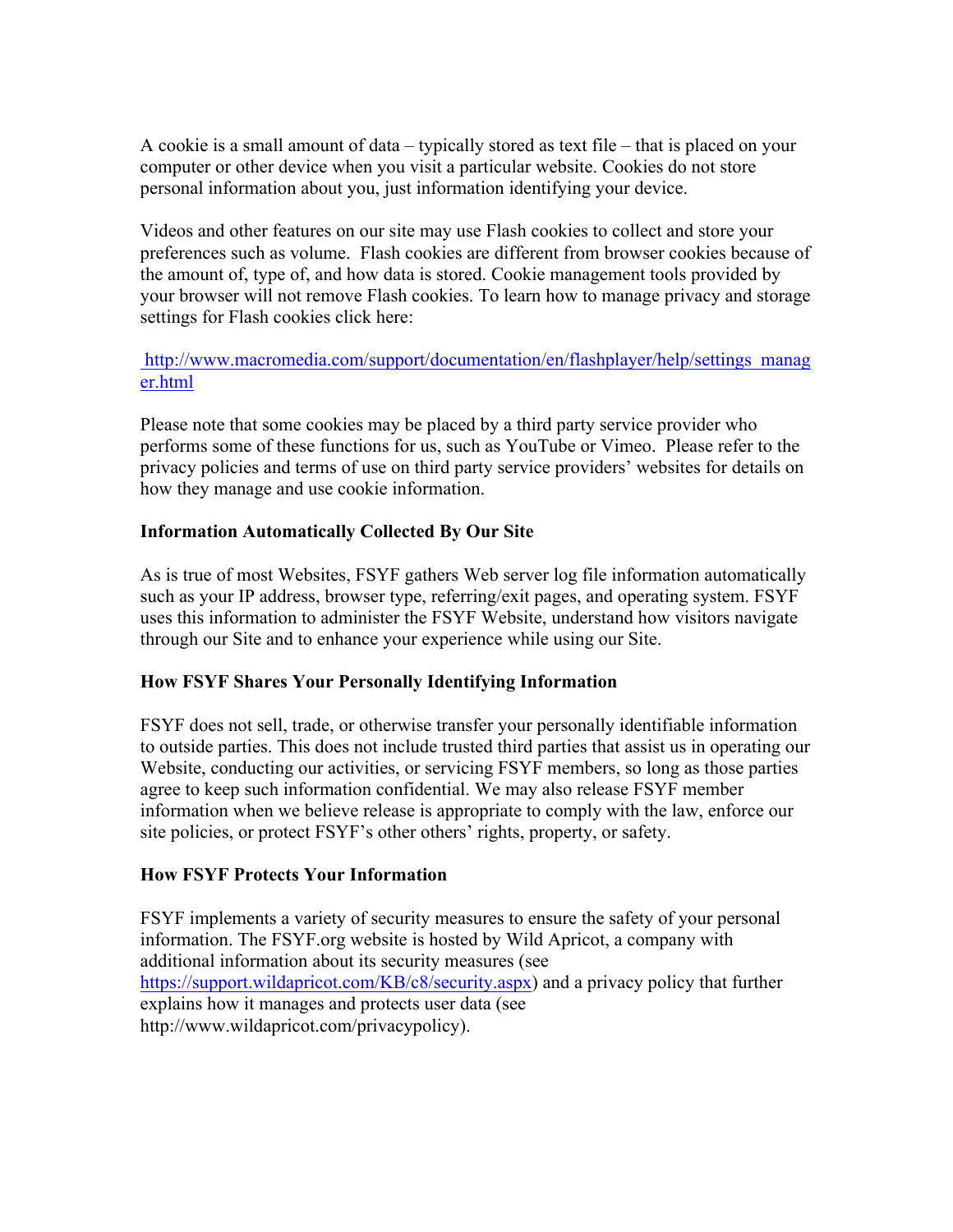#### **Third Party Links**

FSYF provides links to its sponsors who generously support FSYF programs and activities. FSYF provides a link to PayPal in order to facilitate payment via PayPal for FSYF membership and programs. FSYF provides a link to Amazon.com, which publishes selected FSYF publications. Wild Apricot, our web service provider, has a separate privacy policy. These third party sites have separate and independent privacy policies. FSYF therefore has no responsibility or liability for the content and activity of these linked sites. Nevertheless, FSYF seeks to protect the integrity of our Site and welcomes feedback about these third party sites.

Amazon's privacy policy is available at: http://www.amazon.com/gp/help/customer/display.html?nodeId=468496

PayPal's privacy policy is available at: https://www.paypal.com/us/webapps/mpp/ua/privacy-full

Wild Apricot's privacy policy is available at:. http://www.wildapricot.com/privacypolicy

### **Online Privacy Policy Only**

This Privacy Policy applies only to information gathered through FSYF's Website, and not to information gathered otherwise.

#### **Terms and Conditions**

Please also visit our Terms and Conditions establishing the use, disclaimers, and limitations of liability governing the use of the FSYF Website.

#### **Consent**

By using the FSYF Website, you consent to our Privacy Policy.

### **Opting Out**

Should you wish to discontinue the use of the FSYF.org website you may request the deletion of your account by contacting FSYF at:

Foreign Service Youth Foundation PO Box 50663 Arlington, VA 22205 Telephone: (703)731-2960 Email: fsyf [at] fsyf [dot] org